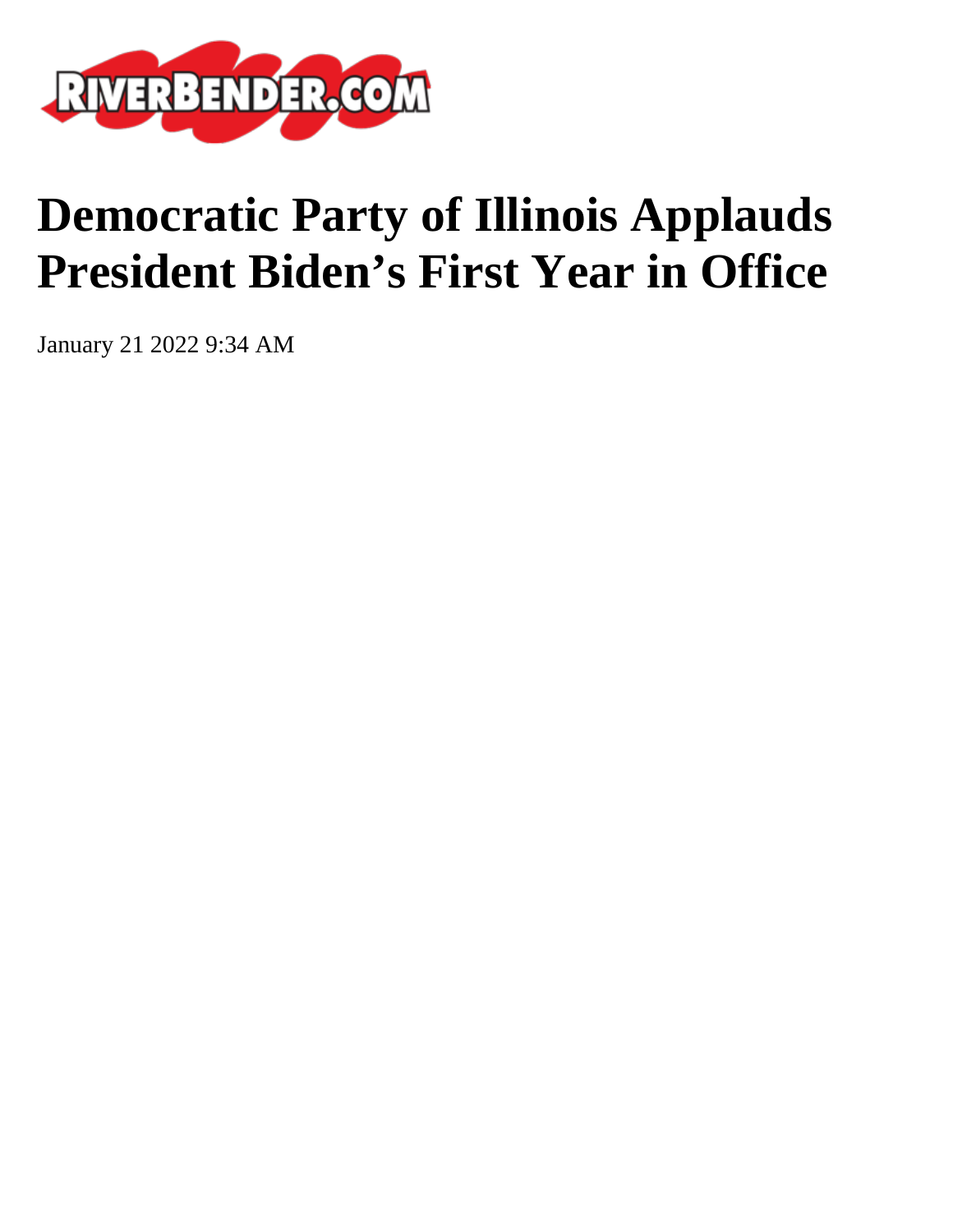

WASHINGTON, D.C. - Yesterday marked the one-year anniversary of President Biden' s inauguration as president of the United States. In response, Democratic Party of Illinois Chair Rep. Robin Kelly released the following statement highlighting the progress President Biden and Democrats have made to build back better and to help working families in Illinois over the last year.